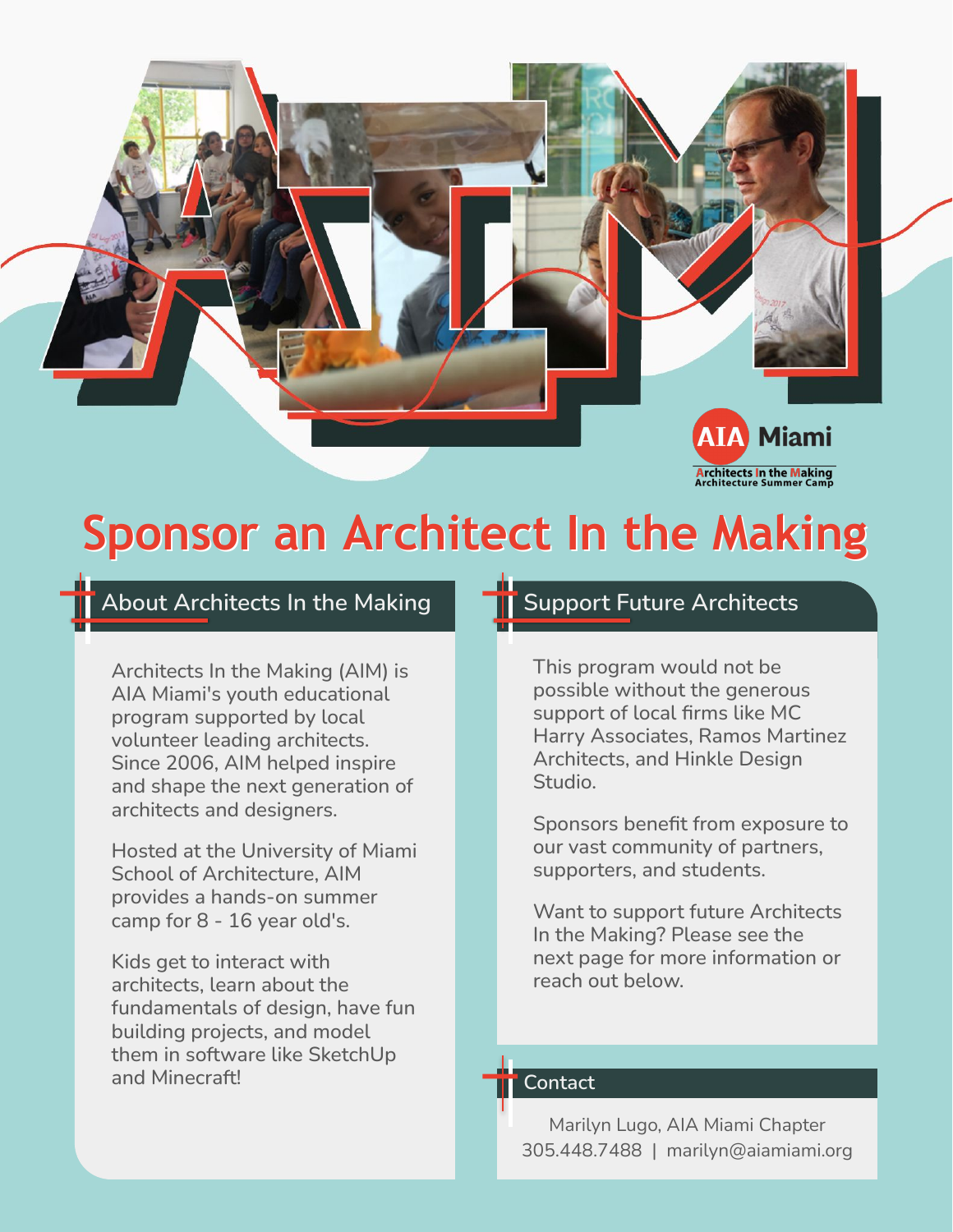### **Sponsor a Future Architect In the Making!**

Our students rely on the generous contributions of partners and sponsors in order to cover the cost of materials and instruction. Being a part of AIA Miami, our sponsors get tangible benefits by supporting our students!

ı



| <b>SPONSORSHIP TIERS,</b><br><b>CONTRIBUTIONS,</b><br><b>AND BENEFITS</b>                                                                     | FRIENDS | <b>STUDENT</b><br>SPONSORS | MATERIALS<br><b>S</b><br><b>SPONSO</b> | ELDTRI<br><b>SPONSO</b> | <b>STUDIO</b><br>SPONSO | <b>SPONS</b> | EXHIBITION<br>SPONSOR |
|-----------------------------------------------------------------------------------------------------------------------------------------------|---------|----------------------------|----------------------------------------|-------------------------|-------------------------|--------------|-----------------------|
|                                                                                                                                               | $$100+$ | \$300                      | \$500                                  | \$750                   | \$1,000                 | \$2,000      | \$3,000               |
| Company listed on Friends of<br>AIM notices.                                                                                                  |         |                            |                                        |                         |                         |              |                       |
| Company recognized on<br>correspondence.                                                                                                      |         |                            |                                        |                         |                         |              |                       |
| Company logo printed on<br>event t-shirts.                                                                                                    |         |                            |                                        |                         |                         |              |                       |
| Firm/Company logo on<br>"Welcome Banner" displayed<br>at "Sandblast Competition."                                                             |         |                            |                                        |                         |                         |              |                       |
| AIA Miami Allied Membership<br>for one year (valued \$450.00).                                                                                |         |                            |                                        |                         |                         |              |                       |
| AIA social media feature for a<br>day.                                                                                                        |         |                            |                                        |                         |                         |              |                       |
| Logo featured on AIM website<br>with link to your company's<br>home page for 12 months.                                                       |         |                            |                                        |                         |                         |              |                       |
| Introduction and recognition<br>during closing ceremony.                                                                                      |         |                            |                                        |                         |                         |              |                       |
| Company logo on "Welcome<br>Banner" displayed @ the<br>University of Miami School of<br>Architecture Auditorium during<br>the 2-week program. |         |                            |                                        |                         |                         |              |                       |
| Friday Facts newsletter<br>recognition for the month of<br>July on AIA Miami website.                                                         |         |                            |                                        |                         |                         |              |                       |
| 2 tickets to AIA Awards Gala<br>in October                                                                                                    |         |                            |                                        |                         |                         |              | ✓                     |

**Questions?** Please contact **Marilyn Lugo** | AIA Miami Chapter | 305.448.7488 | marilyn@aiamiami.org